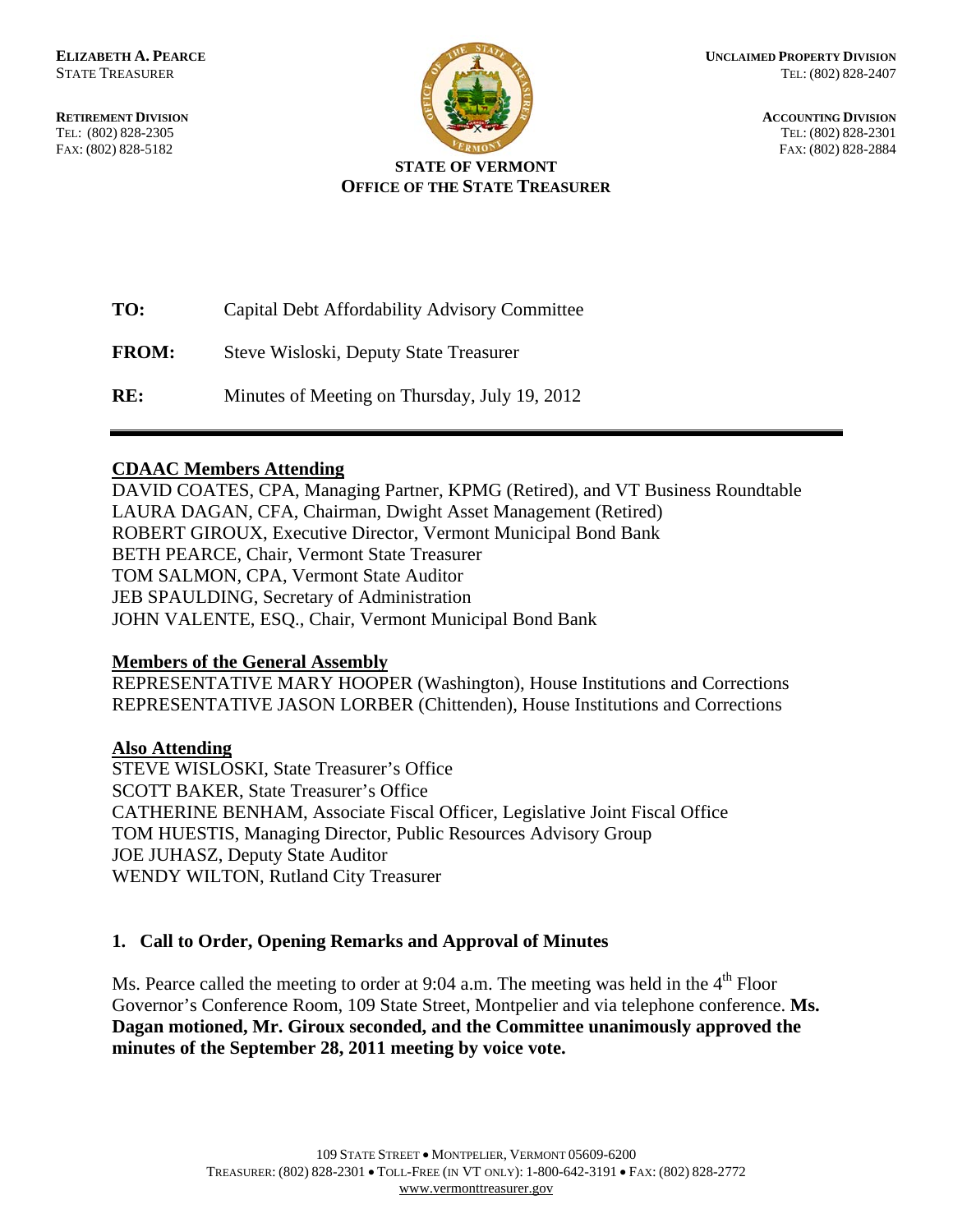# **2. Review and discussion of the 2012 Legislative Session and Capital Bill**

The Committee and legislative attendees discussed the results of the most recent legislative session. Representative Hooper stated that she was impressed with the Administration's capital bill proposal and the Legislature's response, and Treasurer Pearce concurred.

Treasurer Pearce highlighted some of the contents of the capital bill, including the adoption of a 2-year appropriation process going forward, a six-year capital planning process, and the requirement that agencies receiving capital bill funds report progress on their projects to Buildings and General Services by October 15. Mr. Spaulding noted that the CDAAC proposed the 2-year appropriation back in 2010, and he complimented the Legislature for staying within the recommendation especially in light of potential financing needs driven by Tropical Storm Irene. Treasurer Pearce also noted that the CDAAC, and especially Secretary Spaulding and Auditor Salmon, had long advocated for a multi-year capital planning process.

Treasurer Pearce also reviewed several technical changes, introduced in the legislative session just completed, including the use of bond premium for capital projects, which reduces the par amount of bonds sold and increases future debt capacity, as well as changes to assist with private use compliance, and to provide additional oversight of private activity bond issuance by out-ofstate bond issuers.

# **3. Review and discussion of Vermont Bond Ratings, Moody's 2012 State Debt Medians, and Moody's U.S. State Debt Service Ratio Reports**

Mr. Wisloski reviewed the rating reports from the three rating agencies in connection with the State's most recent bond sale in March. Vermont's general obligation (full faith and credit) bond ratings currently are Aaa from Moody's and AAA from Fitch, both of which are the highest ratings, and AA+ from Standard and Poor's, the second-highest rating, all with stable outlooks. Mr. Wisloski noted that the rating agencies cite Vermont's capital debt affordability planning process as a credit positive, in addition to strong financial management, diverse revenue sources and rapid amortization of bond principal. In addition, Vermont has not used cash flow borrowing since 2003, and the State's very strong cash balances enable it to advance payments to cities and towns after Tropical Storm Irene. He noted that pension and OPEB liabilities were the most significant area for improvement. Vermont also faces demographic challenges, as it is the second-oldest state.

Mr. Spaulding noted that the Standard and Poor's ratings report listed Vermont's 2010 personal income at 98% of the national average, stated that he believed Vermont was now above-average, and requested that the Treasurer's Office staff follow up with S&P.

Mr. Wisloski reviewed Moody's inaugural U.S. State Debt Service Ratios report, which compares states' ratios of annual debt service (bond principal and interest payments) to overall revenues; this is comparable to the "debt service as a percent of revenue" ratio in the CDAAC Report. He noted that per statutory requirement, the CDAAC Report only includes general fund and transportation fund revenues; however Moody's also includes the education fund. As such, the CDAAC Report's calculation is considerably more conservative than Moody's. Specifically, the 2011 CDAAC Reports listed the ratio as 5.7% for 2010, whereas Moody's list 3% for that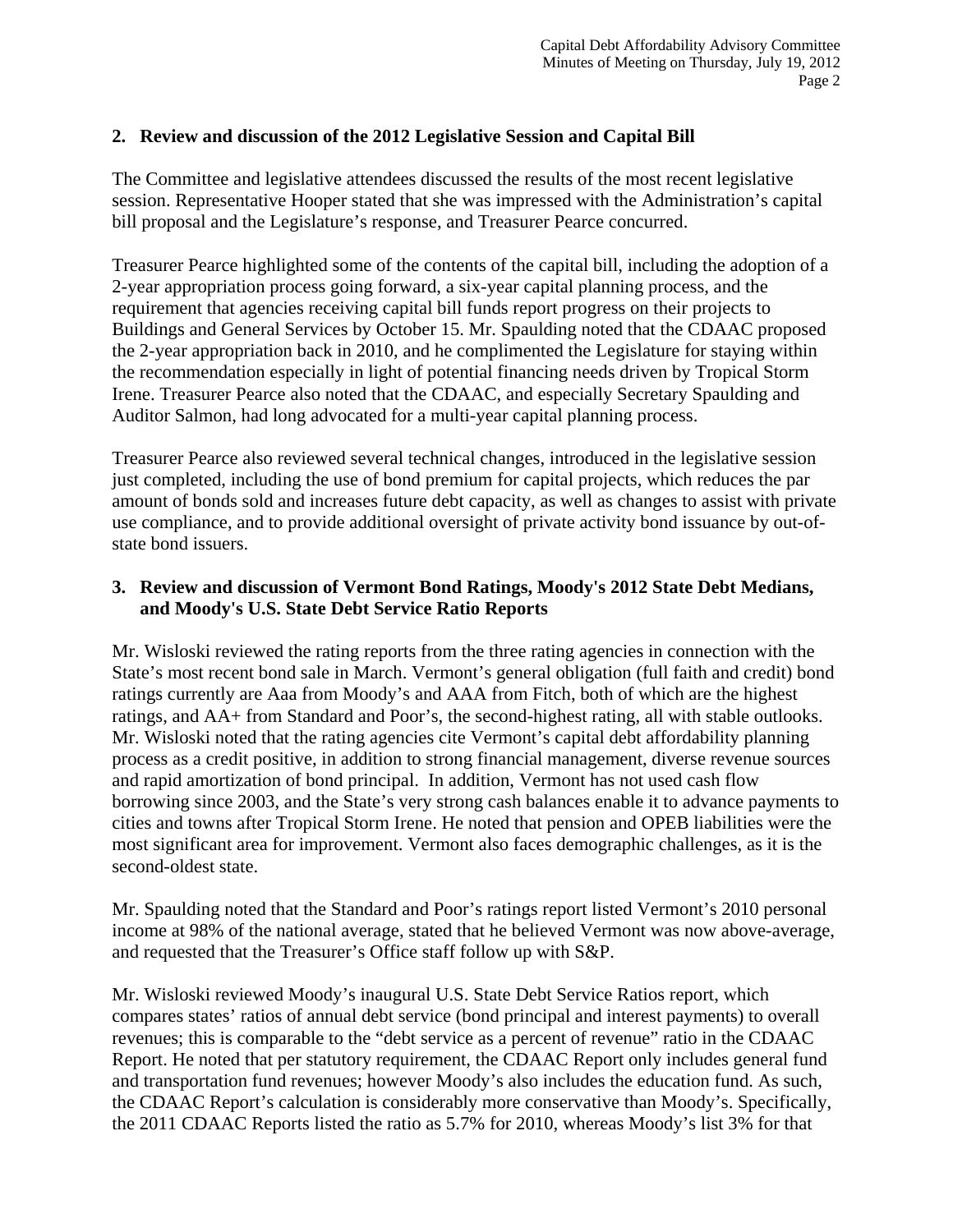year. Moody's ranks Vermont  $38<sup>th</sup>$  out of 50 (50 being the lowest or best ratio). Secretary Spaulding recalled that Vermont was in the top 10 (i.e., much worse) in the mid-1990's. Treasurer Pearce said her office would send a historical chart showing Vermont's progress.

Finally, Mr. Wisloski reviewed Moody's 2012State Debt Medians Report. He said that, as discussed during last year's CDAAC meetings, Vermont likely faces a challenge from the severe reduction in 2011 bond issuance. This drop-off was due both to states accelerating bond issuance in 2010 to take advantage of the expiring Build America Bonds program, and to states reducing debt issuance in 2011 due to economic uncertainty. Vermont benchmarks against a five-year average increase in the median debt per capita of its triple-A rated peer states, so a sharp reduction in issuance could impact the debt projection model. Vermont also slipped slightly to  $34<sup>th</sup>$  in debt per capita, from  $37<sup>th</sup>$  in 2011, but maintained its position at  $36<sup>th</sup>$  in debt as percent of personal income. Moody's expects continued reduced bond issuance going forward; Treasurer Pearce stated that we must exercise caution going forward, and that we must live within our means.

Treasurer Pearce stated that the State said spoke with the three rating agencies on July 10 regarding the upcoming sale of \$10 million of Transportation Infrastructure Bonds; these bonds will leverage an additional \$51 million of federal funds toward bridges and other critical infrastructure. She also mentioned that the October general obligation bond sale may be accelerated out of concerns regarding the outlook for the financial markets, and to increase the chance of locking in current record-low interest rates.

# **4. Discussion of work plan for 2012, including pensions, Waterbury Office Complex rehabilitation and State Hospital replacement, capital planning and cash flow modeling**

Secretary Spaulding suggested inviting the BGS Commissioner to the next meeting. He stated that the two big pieces resulting from the devastation of the Waterbury Office Complex are:

1. Rehabilitation of the complex in Waterbury in order to get away from leased spaces. The most recent plan consolidates most of AHS at the Waterbury Complex. The Health Department would remain in Burlington. The current price tag of \$125 million is high, and the Administration has not yet committed to moving forward with that plan.

2. Replacement of the Vermont State Hospital. This is an estimated cost of \$45 million.

Including the Agriculture Lab, the estimated total cost is \$180 million, with insurance expected to range from \$15-20 million. Mr. Spaulding also noted that funding levels from FEMA were uncertain, and should be known in several weeks, but could vary widely. In the worst case, funding could be considerably less than anticipated, and causing considerable capital bill financing requirements.

Mr. Coates asked if they had looked at privatizing the state hospital. Secretary Spaulding said yes, and while the 14 beds in Brattleboro and 10 beds in Rutland would be privately run, the Governor and Legislature agreed that it is important for the State to own and operate the proposed facility in Berlin.